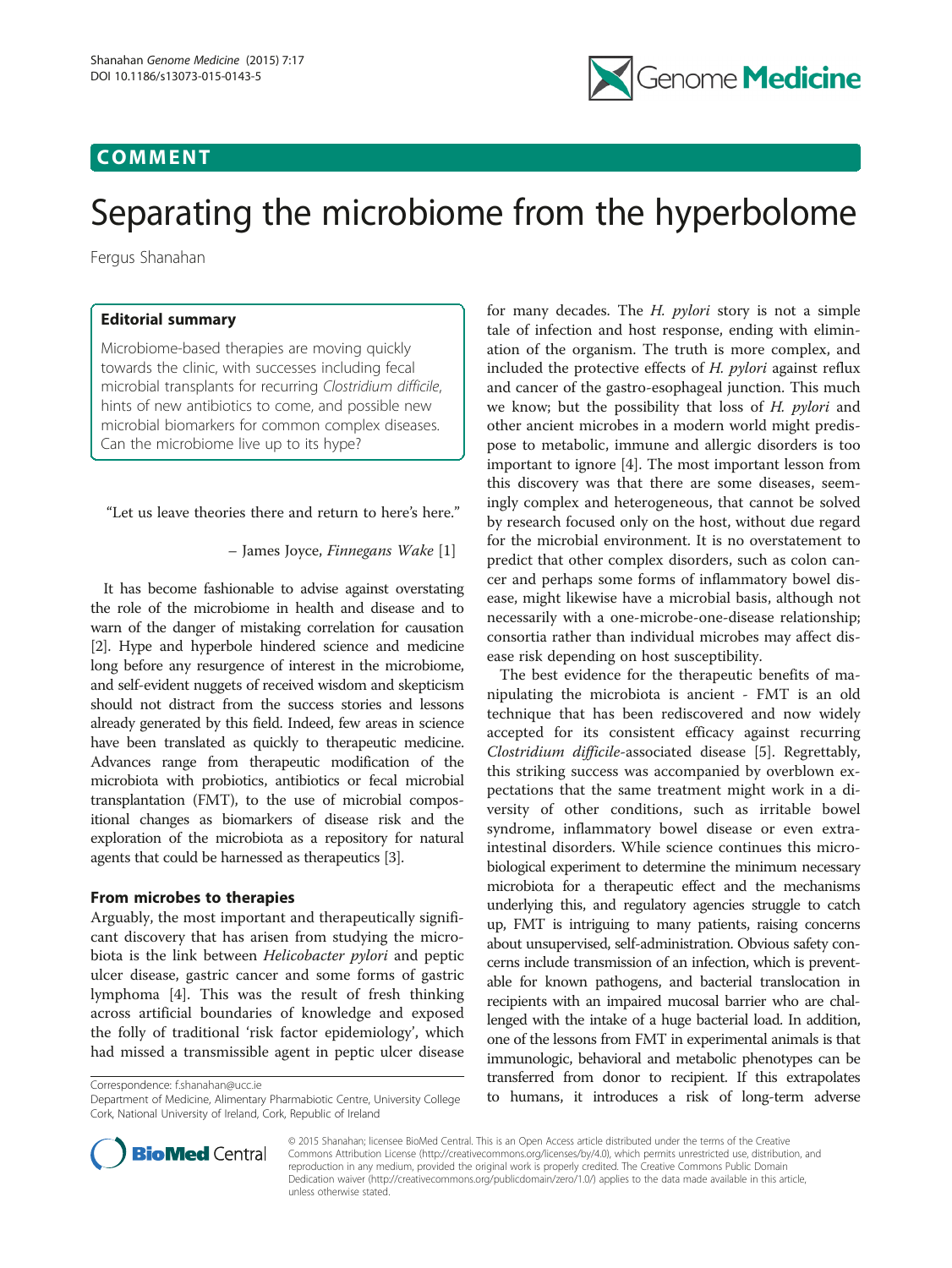<span id="page-1-0"></span>consequences, particularly for young recipients. Since FMT in humans has been shown to transfer an improved metabolic phenotype from lean donors to less healthy recipients, the reverse could also be true. This implies that donor selection for FMT should not be based solely on exclusion of transmissible infections. Meanwhile, the availability of an artificial stool, populated with a diversity of known, wellcharacterized organisms, would circumvent most of these concerns, and is in development by several research groups.

#### Harnessing microbial metabolism

New microbiome-informed therapies can be anticipated as science progresses beyond the identification of microbes linked with health or disease toward an exploration of their function. Harnessing microbial metabolism in the treatment of disease is an old strategy. For almost a century, clinicians have relied on colonic microbial enzymes to release the active agent aminosalicylate from its parent pro-drug, sulfasalazine, to treat colitis. More recently, the specific inhibition of microbial enzymes has been a therapeutic landmark in cancer chemotherapy [[6\]](#page-2-0). Thus, the toxicity of irinotecan (formerly known as CPT-11), used in the treatment of colorectal and other cancers, can be attenuated by inhibition of bacterial glucuronidase. Irinotecan is activated in vivo after parenteral administration, metabolized by glucuronidation in the liver before excretion in bile, and then reactivated by bacterial glucuronidase in the bowel, where it may cause dose-limiting diarrhea. Drugs designed to selectively inhibit the bacterial but not the mammalian glucuronidase conferred protection against irinotecan toxicity without any antimicrobial effect. The prospects for other bacterial enzymes that may be tractable for therapeutic benefit are extensive and include bile salt hydrolases, which have been manipulated experimentally to favorably influence lipid metabolism, weight gain and cholesterol levels in the host [[7\]](#page-2-0).

Of course, the most direct way to alter the composition and metabolism of the microbiota is through dietary changes. Anyone who has ever changed a diaper from a breastfed baby who is being weaned to formula feed will be aware of the influence of diet on the fecal microbiota. Microbial diversity is a biomarker of a healthy enteric ecosystem. In a study of the elderly, diminished microbial diversity followed a reduction in dietary diversity, and the decrease in microbial diversity correlated with poor health [[8\]](#page-2-0). While some might debate the directional nature of this correlation [2], the critical conclusion is that adequate nutrition is no longer a matter of quantity and quality, it also requires diversity. In addition to the importance of dietary diversity, microbiome science is poised to reveal a mechanistic basis for the health benefits of specific diets, such as high-fiber and elemental diets, because their beneficial

effects appear to be due, in part, to an alteration in bacterial composition and metabolism.

Microbiome science has also cast a fresh perspective on the dual problems of diminished development of new antimicrobials by the pharmaceutical industry and increasing antibiotic resistance. First, the microbiota is an inner biomass from which new antimicrobial agents may be mined. Proof of principle has been established with the discovery of a peptide bacteriocin antibiotic with a high degree of specificity against C. difficile [[9\]](#page-2-0). The microbiota may also be a convenient if untapped resource to be mined for therapeutically useful bacteriophages. Second, while campaigns for the more judicious use of antibiotics have had limited impact, the long-term consequences of disturbing the microbiota with antibiotics, particularly in early life, seems a compelling argument to change consumers' attitudes and reduce unnecessary use of antibiotics. Evidence from human and animal studies suggests that exposure to antibiotics in early life, when the immune system is maturing, is a risk factor for later development of several chronic disorders, including inflammatory bowel disease, asthma, irritable bowel syndrome and metabolic disorders. The message seems clear: mind your microbes and they will mind you.

A recent conference organized by the National Institutes of Health reported on 'amazing progress' and 'the potential for microbiome science to produce a revolution in human health' [[10](#page-2-0)]. Is this an overstatement? The advances already made suggest otherwise. Are those who dwell on false dawns and unfulfilled promises in science justified in their skepticism about the microbiome? James Joyce, a keen student of bowel function who died from the complications of H. pylori-related disease, said it best: "No assuredly, they are not justified, those gloompourers who grouse…" [1].

#### Abbreviations

FMT: Fecal microbial transplantation.

#### Competing interests

The author is a shareholder in a university campus company, Alimentary Health Ltd, and directs a research center that holds collaborative grants with Janssen Pharmaceutical Ltd, Trino Therapeutics, General Mills, the Kerry Group, Mead Johnson Nutrition, Friesland, Cremo, Sigmoid Pharma, Second Genome and Nutricia.

#### Acknowledgements

The author's work has been supported in part by grants from Science Foundation Ireland in the form of a center grant (Alimentary Pharmabiotic Centre; grant numbers SFI/12/RC/2273 and 12/RC/2273).

#### References

- 1. Joyce J. Finnegans wake. London: Penguin Books; 1992.
- 2. Hanage WP. Microbiome science needs a healthy dose of scepticism. Nature. 2014;512:247–8.
- 3. Shanahan F. The gut microbiota a clinical perspective on lessons learned. N Rev Gastroenterol Hepatol. 2012;9:609–14.
- 4. Blaser MJ. Missing microbes. New York: Henry Holt and Co; 2014.